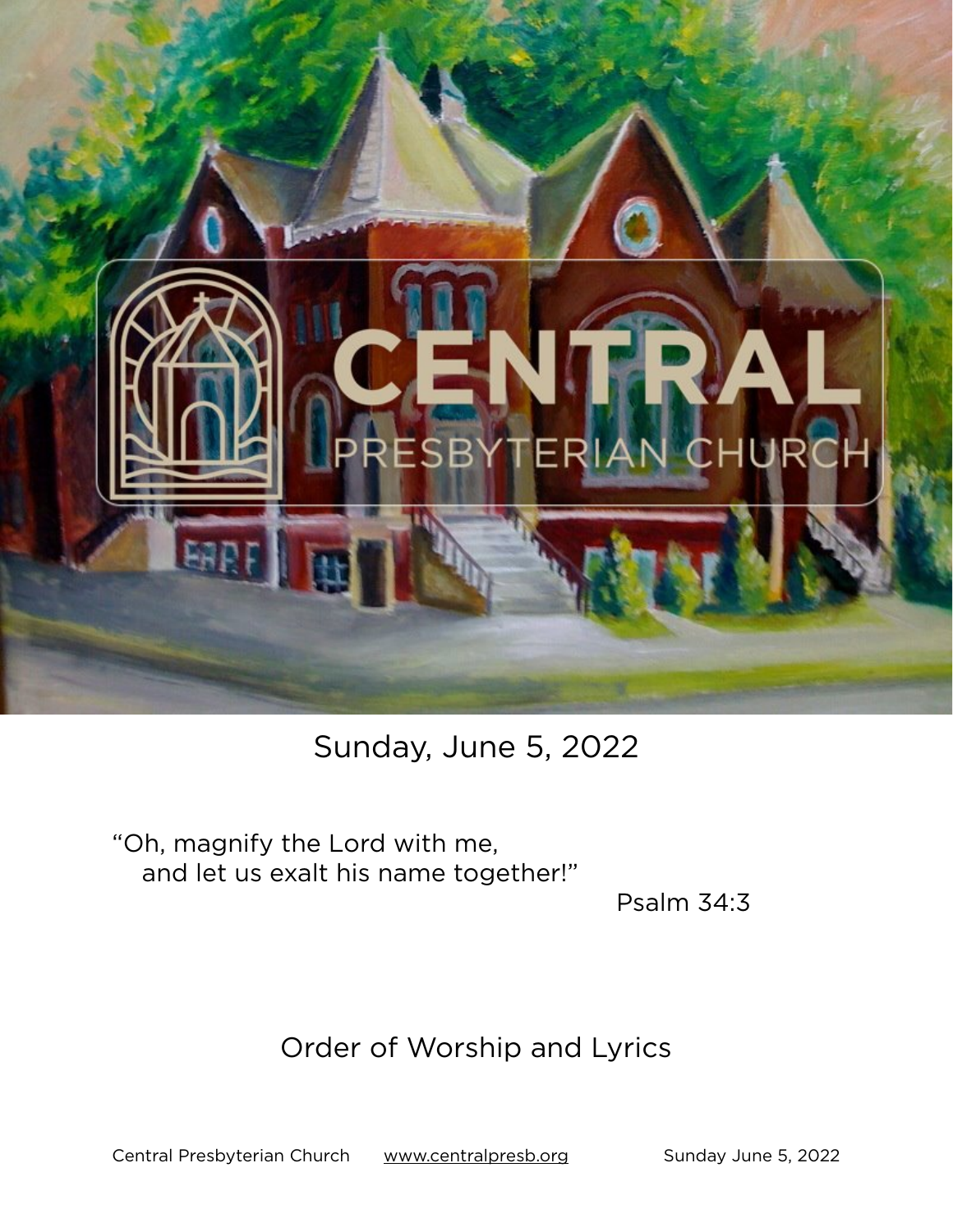# **Welcome/Call to Worship**

## **Hymn:** In the Cross of Christ

In the cross of Christ I glory Tow'ring o'er the wrecks of time All the light of sacred story Gathers round its head sublime

When the woes of life o'ertake me Hopes deceive and fears annoy Never shall the cross forsake me Lo! it glows with peace and joy

When the sun of bliss is beaming Light and love upon my way From the cross the radiance streaming Adds new luster to the day.

Bane and blessing, pain and pleasure By the cross are sanctified Peace is there that knows no measure Joys that through all time abide

## **Prayer of Thanksgiving**

**Praise Song:** Yet Not I, But Through Christ in Me

What gift of grace is Jesus my redeemer There is no more for heaven now to give He is my joy, my righteousness, and freedom My steadfast love, my deep and boundless peace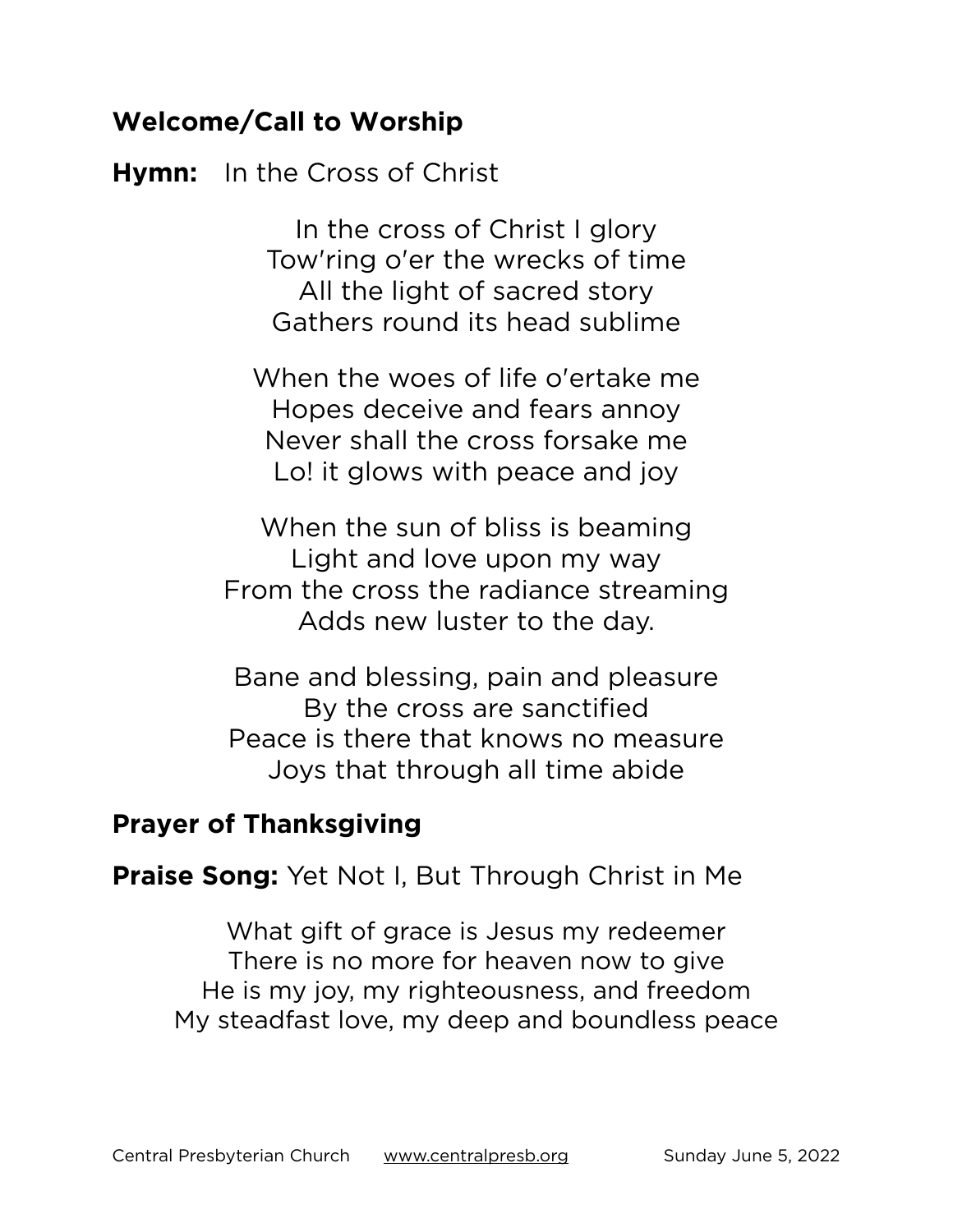To this I hold, my hope is only Jesus For my life is wholly bound to his Oh how strange and divine, I can sing: all is mine! Yet not I, but through Christ in me

The night is dark but I am not forsaken For by my side, the Saviour He will stay I labour on in weakness and rejoicing For in my need, His power is displayed

To this I hold, my Shepherd will defend me Through the deepest valley He will lead Oh the night has been won, and I shall overcome! Yet not I, but through Christ in me

No fate I dread, I know I am forgiven The future sure, the price it has been paid For Jesus bled and suffered for my pardon And He was raised to overthrow the grave

To this I hold, my sin has been defeated Jesus now and ever is my plea Oh the chains are released, I can sing: I am free! Yet not I, but through Christ in me

With every breath I long to follow Jesus For He has said that He will bring me home And day by day I know He will renew me Until I stand with joy before the throne

To this I hold, my hope is only Jesus All the glory evermore to Him When the race is complete, still my lips shall repeat: Yet not I, but through Christ in me!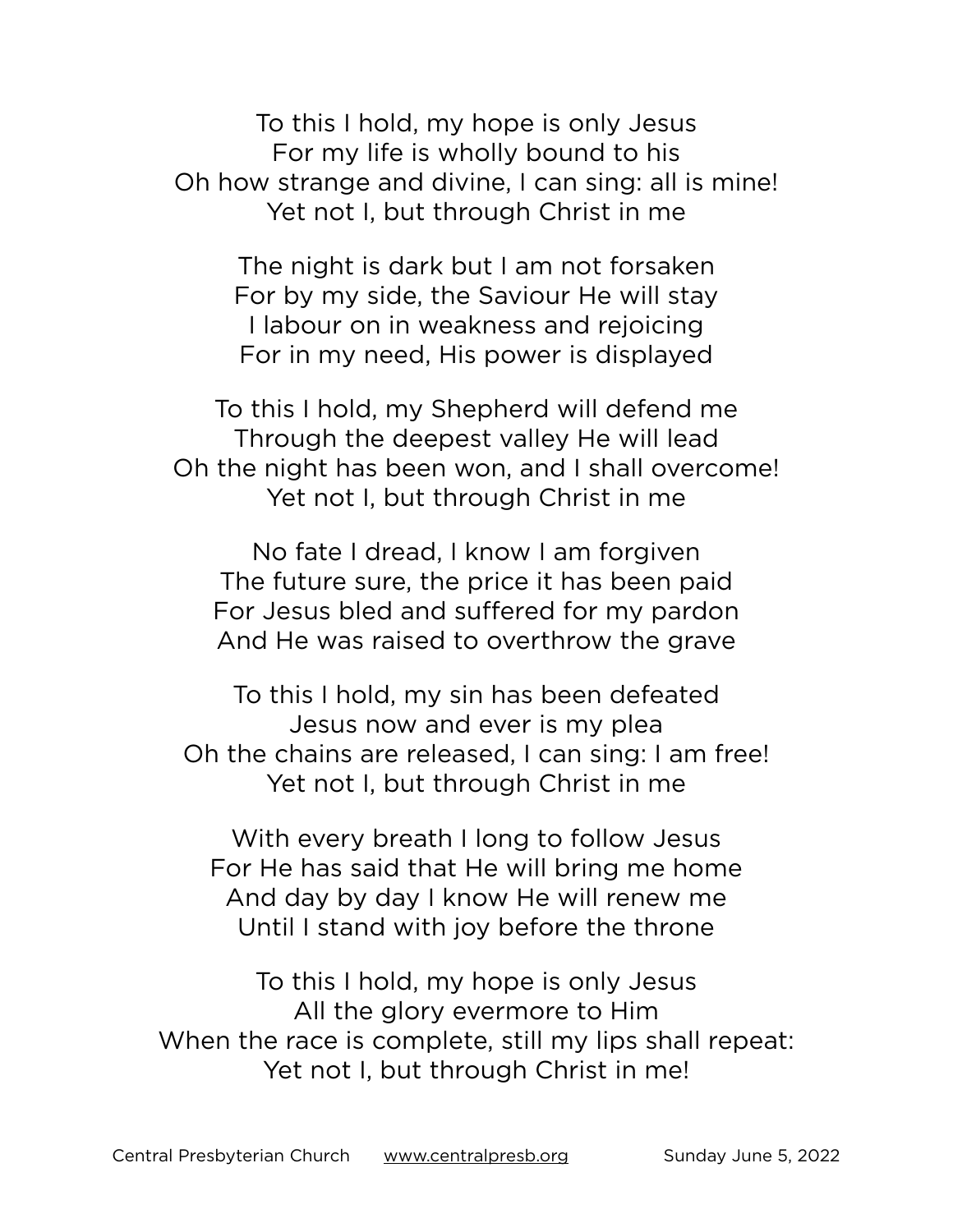# **Affirmation of Faith:** The Apostles' Creed

I believe in God the Father Almighty, maker of heaven and earth: And in Jesus Christ His only Son, our Lord; Who was conceived by the Holy Ghost, born of the Virgin Mary, suffered under Pontius Pilate, was crucified, dead, and buried; He descended into hell; the third day He rose again from the dead; He ascended into heaven, and sitteth on the right hand of God, the Father Almighty; from thence He shall come to judge the quick and the dead. I believe in the Holy Ghost, the holy catholic church, the communion of saints, the forgiveness of sins, the resurrection of the body, and the life everlasting. Amen.

## **Gloria Patri:**

Glory be to the Father, and to the Son and to the Holy Ghost. As it was in the beginning, is now and ever shall be, world without end. Amen, Amen.

### **Unison Reading:** Psalm 38:1-9

O Lord, rebuke me not in your anger, nor discipline me in your wrath! For your arrows have sunk into me, and your hand has come down on me. There is no soundness in my flesh because of your indignation; there is no health in my bones because of my sin. For my iniquities have gone over my head; like a heavy burden, they are too heavy for me. My wounds stink and fester because of my foolishness, I am utterly bowed down and prostrate; all the day I go about mourning. For my sides are filled with burning, and there is no soundness in my flesh. I am feeble and crushed; I groan because of the tumult of my heart. O Lord, all my longing is before you; my sighing is not hidden from you.

#### **Pastoral Prayer and Lord's Prayer:**

Our Father, who art in heaven, hallowed be thy name. Thy kingdom come, thy will be done, on earth as it is in heaven. Give us this day our daily bread, Forgive us our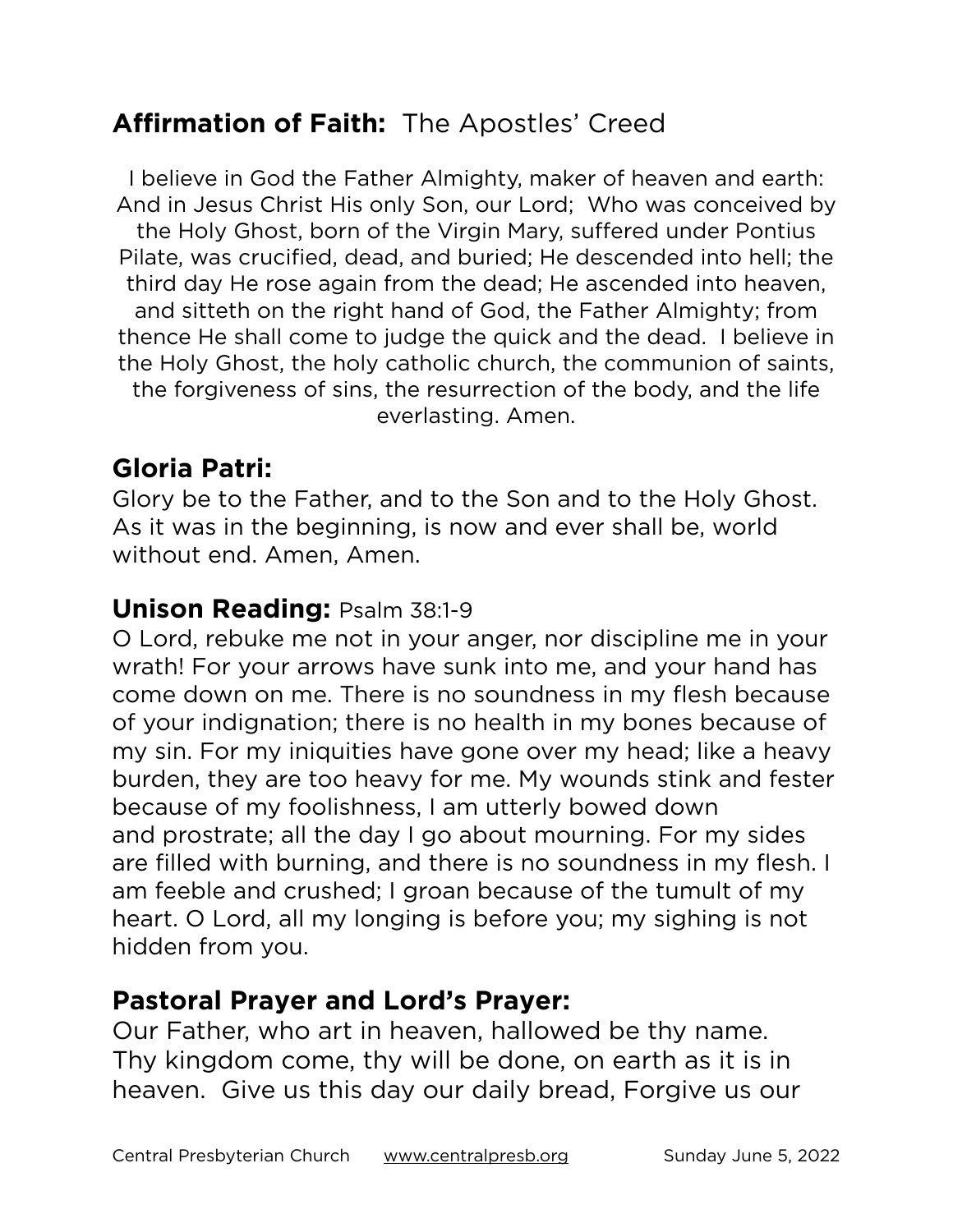debts, as we forgive our debtors. Lead us not into temptation, but deliver us from evil. For thine is the kingdom, the power, and the glory forever. Amen.

**Sermon:** "The First Burden" Randy Jenkins **Scripture:** Galatians 6:1-5

#### **Hymn: How Great Thou Art**

O Lord, my God, when I in awesome wonder Consider all the works thy hands hath made I see the stars, I hear the mighty thunder Thy pow'r throughout the universe displayed

Refrain: Then sings my soul, my Savior-God, to thee: How great thou art! How great thou art! Then sings my soul, my Savior-God, to thee: How great thou art! How great thou art!

When through the woods and forest glades I wander, and hear the birds sing sweetly in the trees When I look down from lofty mountain grandeur And hear the brook and feel the gentle breeze

And when I think that God, his Son not sparing Sent him to die, I scarce can take it in That on the cross my burden gladly bearing He bled and died to take away my sin When Christ shall come with shout of acclamation And take me home, what joy shall fill my heart! Then I shall bow in humble adoration And there proclaim: "My God, how great thou art!"